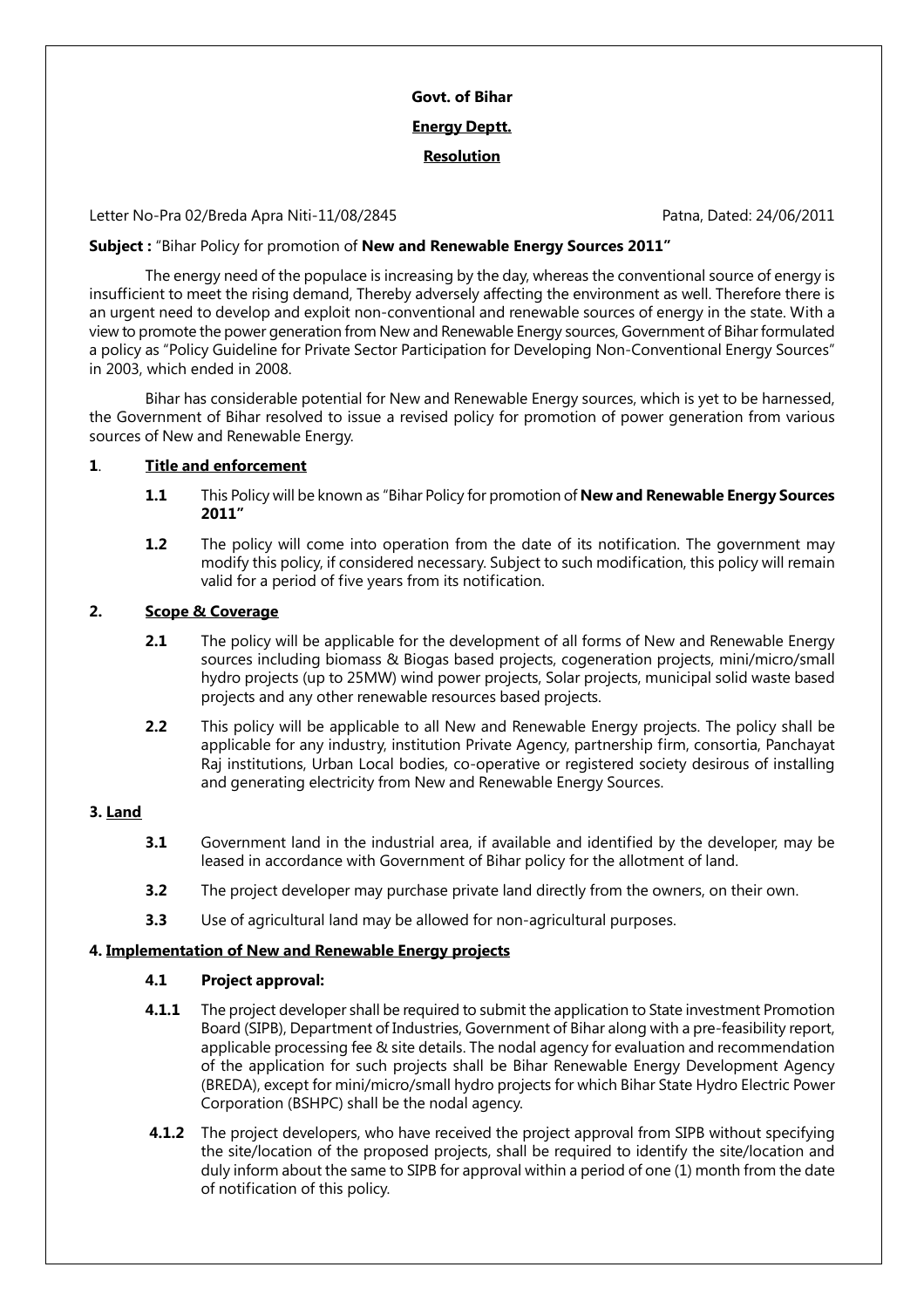## **4.2 Grid interfacing and evacuation arrangement**

- **4.2.1** The project developer shall necessarily offer to supply to Bihar State Electricity Board (BSEB)/ Distribution Licensee a minimum of 25% of power generated from the respective New and Renewable Energy project, except for captive projects, However, the acceptance of such offer for supply of power shall be at the sole discretion of BSEB/Distribution Licensee.
- **4.2.2** The sale of power from such generation project to the grid or using the greed for wheeling of power the third parties will require the project developer to design and construct the system at its own cost, such that interfacing with the State grid/BSEB grid is done as per the latter's specifications & requirements/Indian Electricity Grid Code/ Bihar Grid Code as applicable and amended from time to time.
- **4.2.3** The capital cost of transmission system for evacuation of power to the nearest grid/ sub-station including all metering & protective instruments shall be born by BSEB, which shall be reimbursed to BSEB by the State Government, provided that the project developer offer to supply BSEB// Distribution Licensee at least 50%, subject to a minimum of 2 MW, of power generated from New and Renewable Energy projects. Else the entire project cost of transmission system for evacuation of power to the nearest grid/ sub-station including all metering & protective instruments shall be born by the project developer.

# **4.3 Sale/wheeling of Power**

- **4.3.1** Captive power project developer may sell the generated power to the State grid/BSEB after the captive consumption, if the power available is more than 1 MW.
- **4.3.2** The project developer may sell to third party/utilize generated power at the place of generation or at any other place for the captive use, through BSEB network on payment of applicable Open Access charges surcharges & additional surcharge and any other charges as approved/notified by Bihar Electricity Regulatory commission (BERC) and as per BERC (Terms & Conditions for Open Access) Regulation, 2006 as amended from time to time provided that the third party must be an HT consumer procuring at least 1MW power. The Project Developer shall execute an Open Access Agreement with the BSEB for availing open access and wheeling of such power.
- **4.3.3** The sale of electricity by the New and Renewable Energy project shall be governed by the Power Purchase Agreement (PPA) executed between Project Developer and BSEB, as prescribed by BERC.

# **4.4 Project Monitoring**

**4.4.1** All New and Renewable Energy projects shall be required to adhere to the following schedule which is applicable from the date of notification of this policy or the date of SIPB approval whichever is later.

| <b>Activity milestones</b>                                                                                                                                                                                        | <b>Time period</b><br>from zero date |
|-------------------------------------------------------------------------------------------------------------------------------------------------------------------------------------------------------------------|--------------------------------------|
| Financial closure and placement of firm order for<br>purchase of plant and machinery for the project<br>and payment of requisite advance or opening<br>of irrevocable letter of credit with suppliers/contractors | 8 months                             |
| Receiving of plant and machinery for the project at site                                                                                                                                                          | 18 months                            |
| Commissioning and commercial operation                                                                                                                                                                            | 24 months                            |

\* Zero date shall be the date of notification of this policy or the date of SIPB approval, whichever a later.

**4.4.2** All New and Renewable Energy projects approved by SIPB, shall be required to submit to BREDA/ BSHPC, the half yearly reports incorporating the copies of the permits/clearances/consents received from various departments/authorities, as applicable and documentary evidence for the achievement of the activity milestones mentioned at **Clause 4.4.1** above. The half yearly report shall also include details and explanations on the changes in plant capacity, process or any other relevant information which may affect the date of commissioning for project.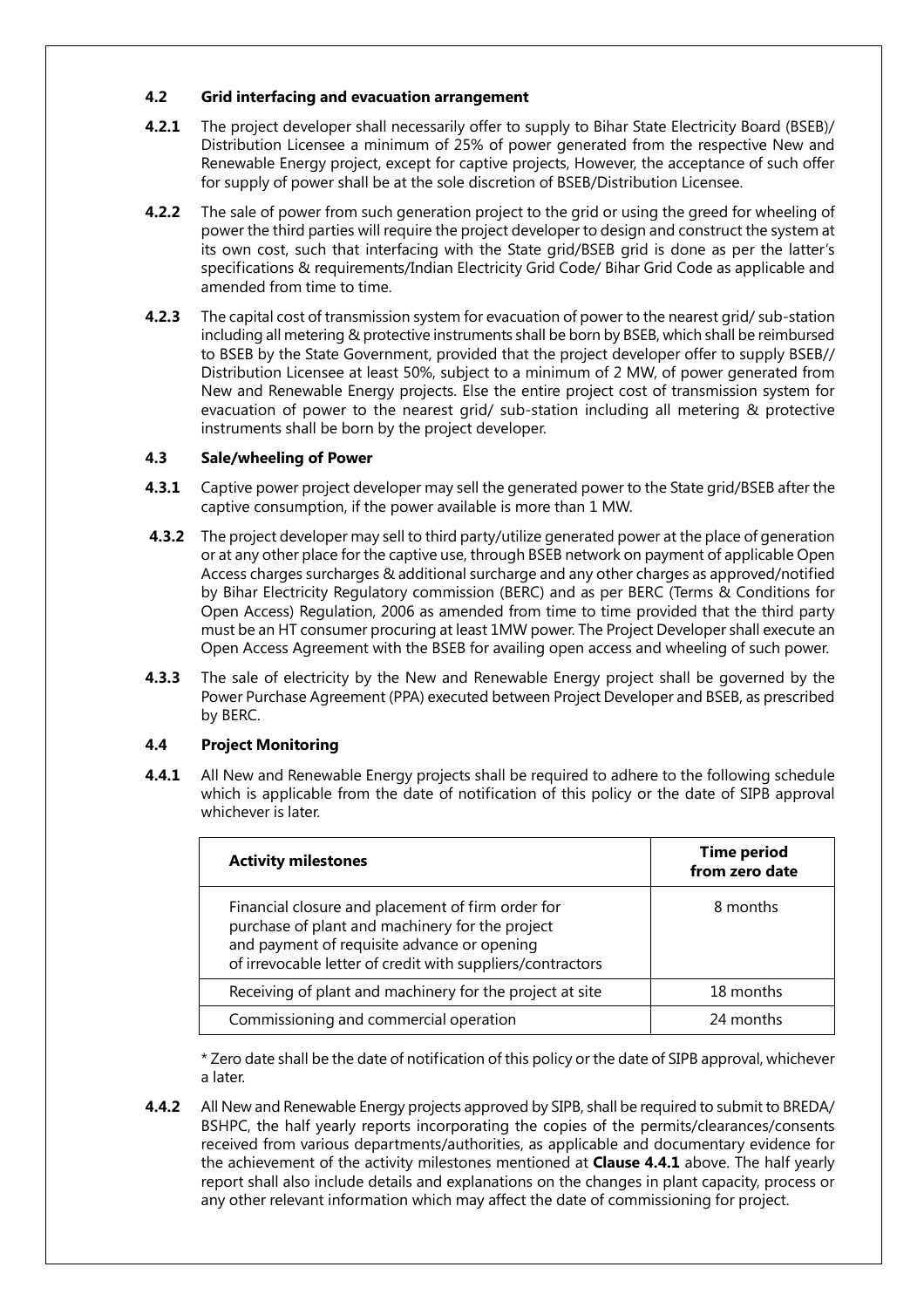- **4.4.3** Provided that SIPB may extend the time schedule for commissioning and provide the new schedule if.
- (a) No other project developer has been approved/assigned for the reviewed project.
- (b) The project developer makes an application to SIPB giving convincing reasons for delay in the completion of the project at least 30 days before the expiry of the prescribed period, as under para 4.4.1.
- (c) The reasons given by the project developer in the application are found convincing by SIPB.

#### **5. Incentives/applicability**

The incentives and there applicability to all New and Renewable Energy projects are as under:-

- **5.1** All New and Renewable Energy projects will be entitles for benefits, available as notified from time to time, under the policies of the Central/State government.
- **5.2** All New and Renewable Energy projects shall be entitled to avail the facilities available under prevalent Industrial Incentive Policy, and such other policies of the Govt. of Bihar,
- **5.3** BREDA/BSHPC will provide necessary information and assistance regarding identification and selection of feasible sites.
- **5.4** The electricity generated from the New and Renewable Energy projects shall be exempted from electricity duty.
- **5.5** Entry tax on New and Renewable Energy sources devices and or equipment and or machinery shall be exempted.
- **5.6** Loans as per guidelines and incentives or schemes of the Government of India and or Government of Bihar, India Renewable Energy Development Agency (IREDA) and Ministry of New and Renewable Energy Govt. of India (MNRE) will be offered/ available for proposal of power generation through New and Renewable Energy Sources.
- **5.7** In case of power generation from mini/micro/small hydel schemes, project developer shall be allowed to use canal water- fall or river water flow subsequent to the approval and agreement with Water resources Department, Government of Bihar. However, the water will be released based on irrigation demand.
- **5.8** The provision of section 14 of Electricity Act 2003 for generation and distribution of electricity in rural areas will be applicable of all New and Renewable Energy projects.

#### **6. Special concessions/applicability for Biomass based projects**

- **6.1** In order to ensure availability of biomass and sustainability of such projects having aggregate capacity of more than 2MW - SIPB shall not approve any other biomass based project within a radial distance of 25Km from the approved project. However, SIPB reserves the right to reduce or increase the above area, while keeping in view the availability of biomass in that area.
- **6.2** The project developer shall carry out the biomass assessment in the region before finalizing the capacity of the project and submitting the proposal for approval to the SIPB.
- **6.3** The following shall be applicable for those projects which have been approved before the coming into operation of this policy.
- **6.3.1** All the projects have to submit a progress report and the current status of the project to the nodal agency concerned i.e. BREDA.
- **6.3.2** Such projects which have not made any significant progress shall be reviewed by the nodal agency and the recommendation for the continuance or cancellation shall be provided to SIPB with an objective of allowing other serious promoters in that area to set-up biomass based projects.
- **6.3.3** Among the approved projects, if there is a conflict of area of biomass which may effect the sustainability of these projects, based on the progress made in the projects, suitable measures will be taken by SIPB.